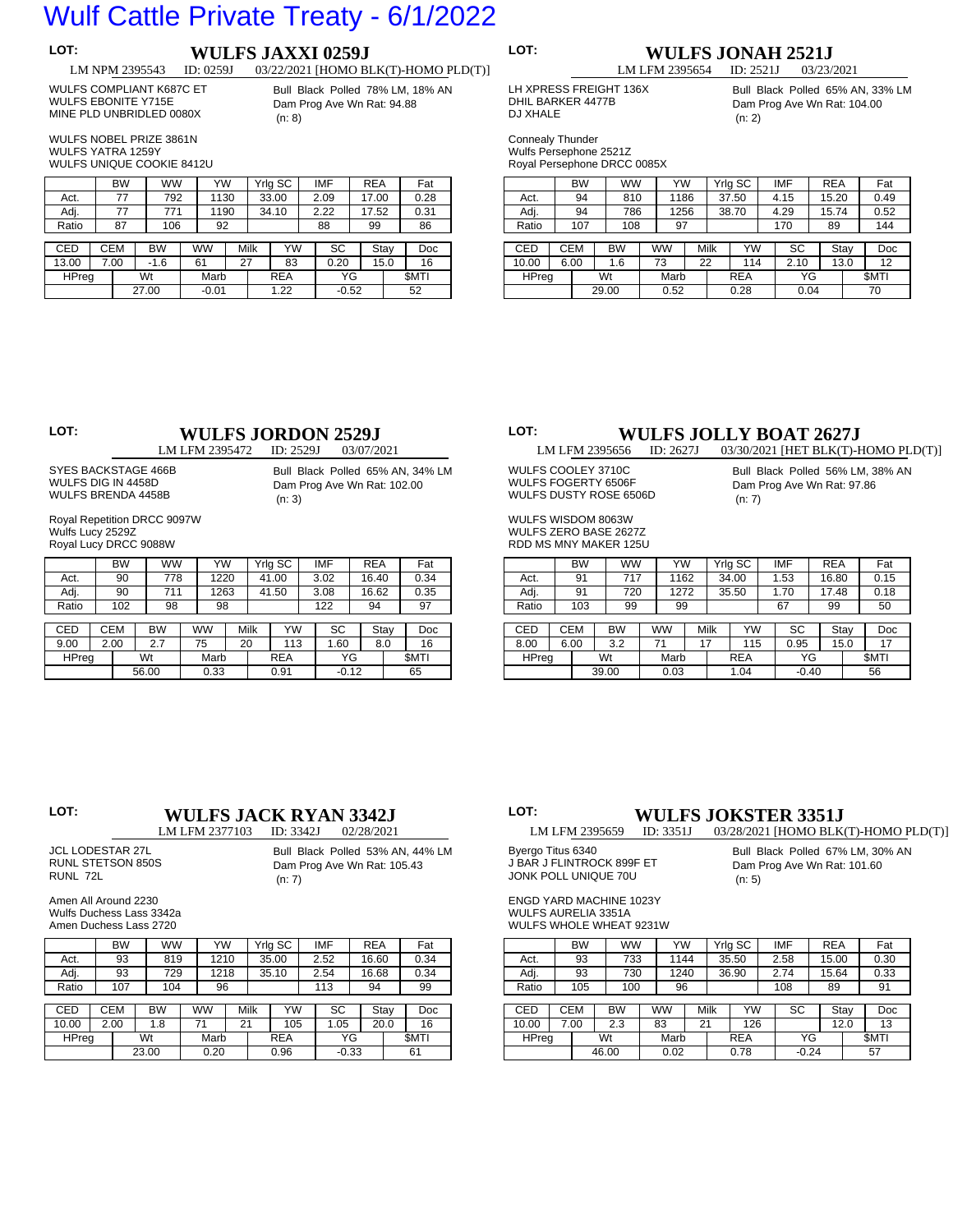# **LOT: WULFS JOSE LUIS 3902J**<br>
LM LFM 2395662 **ID:** 3902J 03/31/2021 [HOM

 WULFS COMPLIANT K687C ET WULFS EBONITE Y715E MINE PLD UNBRIDLED 0080X

03/31/2021 [HOMO BLK(T)] Bull Black Polled 56% LM, 42% AN Dam Prog Ave Wn Rat: 108.33 (n: 6)

 WULFS YARDSTICK 1017Y CLARKS ANNABELLE 102A WULFS YIELDING 1117Y

|            |       |            | BW |    | WW        |  | YW   |  |           | Yrlg SC    |     | IMF     | <b>REA</b> |      | Fat         |
|------------|-------|------------|----|----|-----------|--|------|--|-----------|------------|-----|---------|------------|------|-------------|
|            | Act.  |            | 87 |    | 795       |  | 1236 |  |           | 37.50      |     | 4.50    | 17.10      |      | 0.40        |
|            | Adj.  |            | 87 |    | 802       |  | 1349 |  |           | 39.00      |     | 4.67    | 17.80      |      | 0.44        |
|            | Ratio |            | 99 |    | 110       |  | 105  |  |           |            | 185 | 101     |            | 122  |             |
|            |       |            |    |    |           |  |      |  |           |            |     |         |            |      |             |
| <b>CED</b> |       | <b>CEM</b> |    |    | <b>BW</b> |  | ww   |  | Milk      | YW         |     | SC      |            | Stay | <b>Doc</b>  |
| 8.00       |       | 5.00       |    |    | 1.8       |  | 74   |  | 30<br>110 |            |     | 0.55    |            | 9.0  | 16          |
|            | HPreg |            |    | Wt |           |  | Marb |  |           | <b>REA</b> |     | ΥG      |            |      | <b>SMTI</b> |
|            |       |            |    |    | 32.00     |  | 0.48 |  | 1.00      |            |     | $-0.38$ |            |      | 72          |

LM NPM 2395664

# **LOT: WULFS JOSTLE 4069J**<br>
LM NPM 2395664 **ID:** 4069J 03/20/2021

 LFLC ACE 750A

WULFS EBO Q062E RMTH 028C

Bull Black Polled 78% LM, 19% AN Dam Prog Ave Wn Rat: 104.80 (n: 5)

 WULFS YAK THE BLACK T108Y WULFS BRIDGET 4069B

| <b>WULFS SPEAKERPHONE 6280S</b> |  |
|---------------------------------|--|

|              | <b>BW</b>  |       | <b>WW</b> |  | YW        |      |            | Yrig SC | <b>IMF</b> | <b>REA</b> |      | Fat         |
|--------------|------------|-------|-----------|--|-----------|------|------------|---------|------------|------------|------|-------------|
| Act.         | 76         |       | 779       |  | 1108      |      |            | 35.00   | 1.54       | 16.20      |      | 0.28        |
| Adj.         | 76         |       | 749       |  | 1157      |      |            | 36.00   | 1.66       | 16.68      |      | 0.30        |
| Ratio        | 86         |       | 103       |  | 90        |      |            |         | 66         | 94         |      | 83          |
|              |            |       |           |  |           |      |            |         |            |            |      |             |
| <b>CED</b>   | <b>CEM</b> |       | <b>BW</b> |  | <b>WW</b> | Milk |            | YW      | SC         |            | Stay | Doc         |
| 15.00        | 10.00      |       | $-1.7$    |  | 58        | 23   |            | 80      | 0.80       |            | 17.0 | 15          |
| <b>HPreg</b> |            | Wt    |           |  |           | Marb | <b>REA</b> |         | ΥG         |            |      | <b>SMTI</b> |
|              |            | 17.00 |           |  | $-0.33$   |      | 1.12       |         | $-0.65$    |            |      | 40          |

## **LOT: WULFS JOSHING 4900J**<br>
LM LFM 2395672 **ID: 4900J** 03/31/2021

LM LFM 2395672

 WULFS BILLY THE KID K234B WULFS ENTRANCE K438E ET WULFS XALTATION 0438X

Bull Black Polled 65% AN, 33% LM Dam Prog Ave Wn Rat: 112.00 (n: 3)

 Wulfs Stimulus 2009Z Wulfs Idoldee 4900B Baby Black Lucydence

|            |      | <b>BW</b>  | ww        |           | YW   |           | Yrig SC    |      | <b>IMF</b> | <b>REA</b> |      | Fat         |
|------------|------|------------|-----------|-----------|------|-----------|------------|------|------------|------------|------|-------------|
| Act.       |      | 93         | 757       |           | 1230 |           | 36.00      |      | 2.26       | 14.20      |      | 0.36        |
| Adj.       |      | 93         | 764       |           | 1350 |           | 37.50      |      | 2.44       | 14.90      |      | 0.40        |
| Ratio      |      | 105        | 105       |           | 105  |           |            |      | 96         | 84         |      | 111         |
|            |      |            |           |           |      |           |            |      |            |            |      |             |
| <b>CED</b> |      | <b>CEM</b> | <b>BW</b> | <b>WW</b> |      | Milk      | YW         |      | SC         |            | Stay | Doc         |
| 10.00      | 6.00 |            | 2.9       | 76        |      | 22<br>130 |            | 1.48 |            |            | 18.0 | 13          |
| HPreg      |      |            | Wt        |           | Marb |           | <b>REA</b> |      | ΥG         |            |      | <b>SMTI</b> |
|            |      |            | 59.00     |           | 0.37 | 0.66      |            |      |            | $-0.03$    |      | 66          |

# **LOT: WULFS JOTTER 4947J**<br>LM LFM 2395673 **ID:** 4947J 03/29/2021 [HO

03/29/2021 [HOMO BLK(T)]

(n: 4)

Bull Black Polled 56% LM, 42% AN Dam Prog Ave Wn Rat: 94.00

 Byergo Titus 6340 J BAR J FLINTROCK 899F ET JONK POLL UNIQUE 70U

WULFS ZANE X238Z TMCK BUCKLE 407B TMCK SAN JOSE 869X

|              | <b>BW</b> | <b>WW</b> |    | YW   |      |  | Yrlg SC    |      | <b>IMF</b> | <b>REA</b> |      | Fat         |
|--------------|-----------|-----------|----|------|------|--|------------|------|------------|------------|------|-------------|
| Act.         | 76        | 591       |    | 1106 |      |  | 37.00      |      | 3.90       | 14.50      |      | 0.47        |
| Adj.         | 76        | 666       |    | 1204 |      |  | 38.50      | 4.07 |            | 15.16      |      | 0.50        |
| Ratio        | 86        | 91        | 93 |      |      |  |            |      | 128        | 92         |      | 126         |
|              |           |           |    |      |      |  |            |      |            |            |      |             |
| CED          | CEM       | <b>BW</b> |    | ww   | Milk |  | YW         |      | SC         |            | Stay | Doc         |
| 14.00        | 7.00      | $-2.0$    | 74 |      | 14   |  | 106        |      |            |            | 7.0  | 14          |
| <b>HPreg</b> |           | Wt        |    |      | Marb |  | <b>REA</b> |      | ΥG         |            |      | <b>SMTI</b> |
|              |           | 30.00     |    |      | 0.18 |  | 0.58       |      | $-0.17$    |            |      | 60          |

## **LOT: WULFS JOURNEY WORK 4959J**<br>LM LFM 2395674 **ID: 4959J** 03/21/2021

LM LFM 2395674

| LH XPRESS FREIGHT 136X | Bull Black Polled 65% AN, 33% LM |
|------------------------|----------------------------------|
| DHIL BARKER 4477B      | Dam Prog Ave Wn Rat: 105.50      |
| DJ XHALE               | (n: 6)                           |

 Wulfs Hoover Dam 0019 Wulfs Lucy 4959B

|              | <b>BW</b>  | ww        | YW        |    |      | Yrlg SC    | <b>IMF</b> | <b>REA</b> |      | Fat         |
|--------------|------------|-----------|-----------|----|------|------------|------------|------------|------|-------------|
| Act.         | 95         | 904       | 1338      |    |      | 40.00      | 2.74       | 17.40      |      | 0.38        |
| Adj.         | 95         | 874       | 1412      |    |      | 41.10      | 2.87       | 17.90      |      | 0.41        |
| Ratio        | 108        | 120       | 109       |    |      |            | 113        | 101        |      | 113         |
|              |            |           |           |    |      |            |            |            |      |             |
| <b>CED</b>   | <b>CEM</b> | <b>BW</b> | <b>WW</b> |    | Milk | YW         | SC         |            | Stay | Doc         |
| 10.00        | 5.00       | 2.5       | 88        | 24 |      | 135        | 1.80       |            | 12.0 | 12          |
| <b>HPreg</b> |            | Wt        | Marb      |    |      | <b>REA</b> | ΥG         |            |      | <b>SMTI</b> |
|              |            | 49.00     | 0.47      |    |      | 0.66       | $-0.04$    |            |      | 73          |

### **LOT: WULFS JOYFUL 5018J**<br>LM LFM 2395676 **ID:** 5018J 03/26/2021 [HO 03/26/2021 [HOMO BLK(T)]

 WULFS CACTUS JACK U225C ET WULFS ERASER K136E ET WULFS YAM PUDDING 1437Y

Bull Black Polled 64% LM, 33% AN Dam Prog Ave Wn Rat: 103.75 (n: 4)

 VL APOLLO 324A WULFS CHARMING 5018C Wulfs Duchess Lass 3372a

|              |                         | <b>BW</b> | WW    | YW        |    |      | Yrlg SC    | <b>IMF</b> | <b>REA</b> |      | Fat         |
|--------------|-------------------------|-----------|-------|-----------|----|------|------------|------------|------------|------|-------------|
| Act.         |                         | 93        | 732   | 1124      |    |      | 38.00      | 2.44       | 15.80      |      | 0.35        |
| Adj.         |                         | 725<br>93 |       | 1211      |    |      | 39.30      | 2.59       | 16.40      |      | 0.38        |
| Ratio        | 105                     |           | 99    | 94        |    |      |            | 102        | 93         |      | 105         |
|              |                         |           |       |           |    |      |            |            |            |      |             |
| CED          | <b>CEM</b><br><b>BW</b> |           |       | <b>WW</b> |    | Milk | YW         | SC         |            | Stay | Doc         |
| 9.00         | 5.00<br>3.0             |           |       | 67        | 23 |      | 96         | 0.95       |            | 13.0 | 12          |
| <b>HPreg</b> |                         |           | Wt    | Marb      |    |      | <b>REA</b> | ΥG         |            |      | <b>SMTI</b> |
|              |                         |           | 27.00 | 0.20      |    |      | 0.84       | $-0.36$    |            |      | 60          |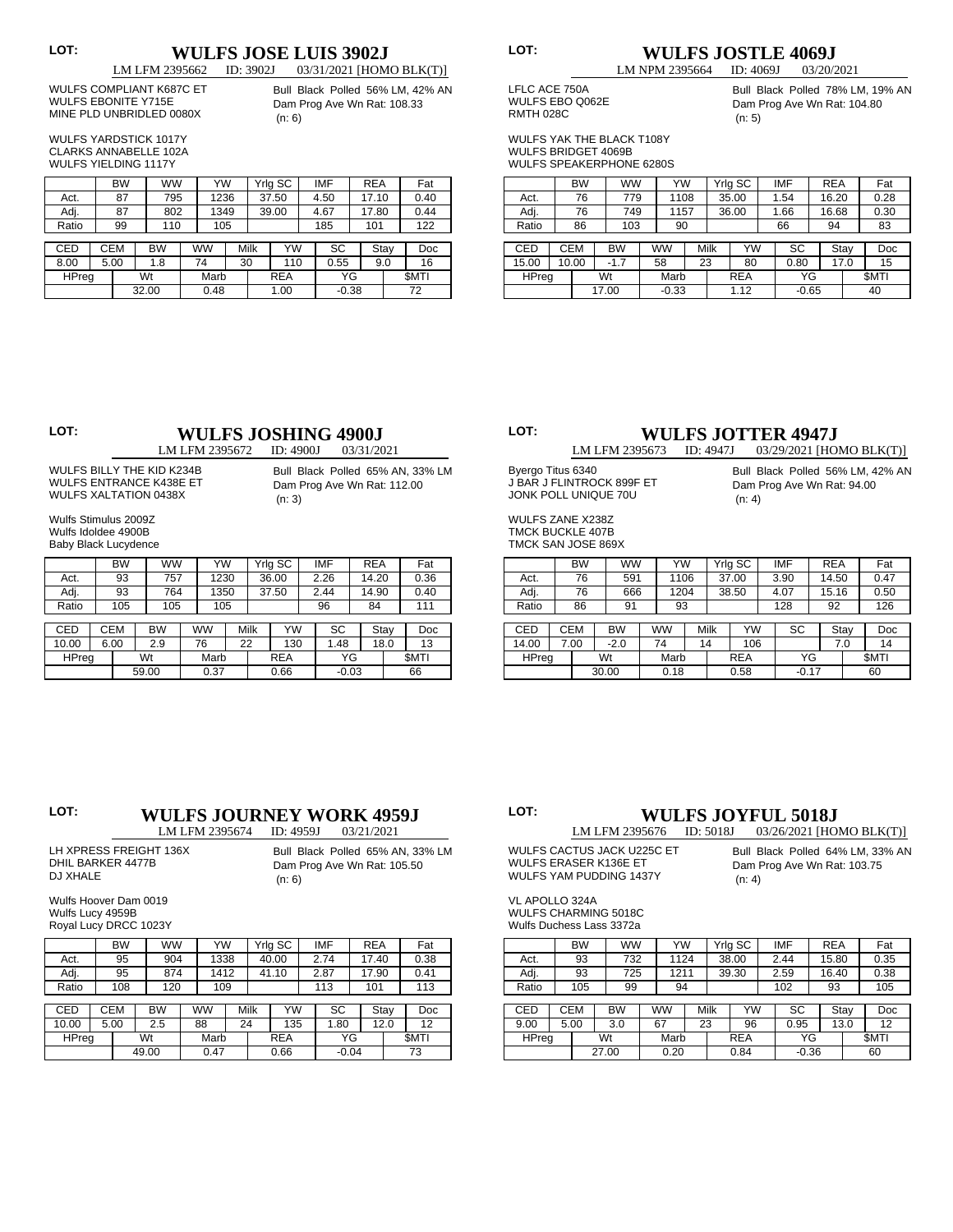# **LOT: WULFS JOYSTICK 5157J**<br> **LM LFM 2431310 ID: 5157J 03/19/2021** [B

03/19/2021 [BLACK]

 BIEBER HARD DRIVE Y120 WULFS EASY MONEY K118E ET WULFS YOUR CHOICE 1419Y

Bull Black Polled 61% LM, 25% AR Dam Prog Ave Wn Rat: 90.40 (n: 5)

 WULFS ZOUAVE 8438Z WULFS CARIBBEAN SEA 5157C WULFS ZULIP 2408Z

|            | <b>BW</b>  | <b>WW</b> | YW        |    |      | Yrlg SC    | <b>IMF</b> | <b>REA</b> |      | Fat         |
|------------|------------|-----------|-----------|----|------|------------|------------|------------|------|-------------|
| Act.       | 90         | 760       | 1144      |    |      | 35.00      | 1.76       | 15.30      |      | 0.24        |
| Adj.       | 90         | 731       | 1207      |    |      | 36.00      | 1.88       | 15.76      |      | 0.26        |
| Ratio      | 102        | 100       | 94        |    |      |            | 74         | 89         |      | 72          |
|            |            |           |           |    |      |            |            |            |      |             |
| <b>CED</b> | <b>CEM</b> | <b>BW</b> | <b>WW</b> |    | Milk | YW         | SC         |            | Stay | Doc         |
| 16.00      | 9.00       | 0.2       | 72        | 22 |      | 106        | 1.10       |            | 16.0 | 10          |
| HPreg      |            | Wt        | Marb      |    |      | <b>REA</b> | ΥG         |            |      | <b>SMTI</b> |
|            |            | 32.00     | $-0.04$   |    |      | 1.00       | $-0.41$    |            |      | 53          |

# **LOT: WULFS JUDAH 5170J**<br>
LM NPM 2395680 **ID:** 5170J 03/21/2021 [H

 LFLC ACE 750A WULFS EBO Q062E RMTH 028C

Bull Black Polled 77% LM, 19% AN Dam Prog Ave Wn Rat: 99.75 (n: 4)

03/21/2021 [HOMO BLK(T)]

 WULFS ZANE X238Z WULFS CARIBBEAN 5170C WULFS WEARABILITY 9075W

|              |      | <b>BW</b>  | <b>WW</b> | YW        |    |      | Yrig SC    | <b>IMF</b> | <b>REA</b> |      | Fat         |
|--------------|------|------------|-----------|-----------|----|------|------------|------------|------------|------|-------------|
| Act.         |      | 80         | 701       | 1088      |    |      | 32.50      | 2.37       | 17.30      |      | 0.43        |
| Adj.         |      | 80<br>680  |           | 1160      |    |      | 33.60      | 2.50       | 17.80      |      | 0.46        |
| Ratio        |      | 91         | 93        | 90        |    |      |            | 99         | 101        |      | 127         |
|              |      |            |           |           |    |      |            |            |            |      |             |
| CED          |      | <b>CEM</b> | <b>BW</b> | <b>WW</b> |    | Milk | YW         | SC         |            | Stay | Doc         |
| 13.00        | 8.00 |            | 0.0       | 70        | 16 |      | 101        | 0.68       |            | 10.0 | 16          |
| <b>HPreg</b> |      | Wt         |           | Marb      |    |      | <b>REA</b> | ΥG         |            |      | <b>SMTI</b> |
|              |      |            | 12.00     | $-0.09$   |    |      | 0.89       | $-0.44$    |            |      | 51          |
|              |      |            |           |           |    |      |            |            |            |      |             |

# **LOT: WULFS JUDO 5248J**<br> **LM LFM 2395757 ID: 5248J 03/18/2021** [DBI

03/18/2021 [DBL BLK-SCURRED]

 Werner War Party 2417 Wulfs War Party A413C Royal Lucy DRCC 4013P

Bull Black Scurred 53% AN, 45% LM Dam Prog Ave Wn Rat: 101.00 (n: 5)

 RPY PAYNES DERBY 46Z WULFS CATRIN 5248C WULFS XPENSE ACCOUNT

|            | BW         |           | <b>WW</b> | YW   |    |      | Yrig SC    | <b>IMF</b> | <b>REA</b> |      | Fat   |
|------------|------------|-----------|-----------|------|----|------|------------|------------|------------|------|-------|
| Act.       | 85         |           | 842       | 1180 |    |      | 36.00      | 2.75       | 15.50      |      | 0.35  |
| Adj.       | 85         |           | 806       | 1225 |    |      | 36.90      | 2.86       | 15.94      |      | 0.37  |
| Ratio      | 96         |           | 111       | 95   |    |      |            | 113        | 90         |      | 102   |
|            |            |           |           |      |    |      |            |            |            |      |       |
| <b>CED</b> | <b>CEM</b> | <b>BW</b> |           | ww   |    | Milk | YW         | SC         |            | Stay | Doc   |
| 14.00      | 6.00       | $-0.4$    |           | 69   | 24 |      | 101        | 1.18       |            | 14.0 | 10    |
| HPreg      |            | Wt        |           | Marb |    |      | <b>REA</b> | ΥG         |            |      | \$MTI |
|            |            | 39.00     |           | 0.07 |    |      | 1.00       | $-0.34$    |            |      | 56    |

**LOT: LM NPM 2395685 ID: 5273J CDF:** *CM NPM 2395685* **ID: 5273J CDF:** *CO21/21/2* 

 WULFS BILLY THE KID K234B WULFS ENTRANCE K438E ET WULFS XALTATION 0438X

03/21/2021 [HET BLK(T)] Bull Black Polled 78% LM, 18% AN Dam Prog Ave Wn Rat: 84.67 (n: 3)

WULFS ZANE X238Z WULFS COCOA PUFF 5273C ET WULFS UPPER GARDEN 8570U

|              |            | <b>BW</b> | ww        | YW        |      | Yrlg SC    | <b>IMF</b> | <b>REA</b> |      | Fat         |
|--------------|------------|-----------|-----------|-----------|------|------------|------------|------------|------|-------------|
| Act.         |            | 91        | 668       | 1108      |      | 35.50      | 1.99       | 13.60      |      | 0.25        |
| Adj.         |            | 91        | 649       | 1195      |      | 36.60      | 2.12       | 14.10      |      | 0.28        |
| Ratio        |            | 103       | 89        | 93        |      |            | 84         | 80         |      | 77          |
|              |            |           |           |           |      |            |            |            |      |             |
| CED          | <b>CEM</b> |           | <b>BW</b> | <b>WW</b> | Milk | YW         | SC         |            | Stay | Doc         |
| 7.00         | 4.00       |           | 3.2       | 56        | 16   | 85         | 0.68       |            | 12.0 | 14          |
| <b>HPreg</b> |            |           | Wt        | Marb      |      | <b>REA</b> | ΥG         |            |      | <b>SMTI</b> |
|              |            |           | 30.00     | $-0.03$   |      | 0.97       | $-0.48$    |            |      | 49          |

### **LOT: WULFS JUDGED 5280J**<br>
LM LFM 2395686 **ID: 5280J** 03/22/2021 [BLAC] 03/22/2021 [BLACK-HET PLD(T)]

(n: 5)

 BIEBER HARD DRIVE Y120

Bull Black Polled 68% LM, 25% AR Dam Prog Ave Wn Rat: 99.00

WULFS EASY MONEY K118E ET WULFS YOUR CHOICE 1419Y

 WULFS WILLARD 5115W WULFS CHALK BOARD 5280C WULFS TAG A LONG 7148T

|              | <b>BW</b>  |       | <b>WW</b> | YW        |    |      | Yrig SC    | <b>IMF</b> | <b>REA</b> |      | Fat         |
|--------------|------------|-------|-----------|-----------|----|------|------------|------------|------------|------|-------------|
| Act.         | 82         |       | 787       | 1146      |    |      | 40.00      | 2.26       | 16.40      |      | 0.41        |
| Adj.         | 82         |       | 766       | 1211      |    |      | 41.10      | 2.39       | 16.92      |      | 0.44        |
| Ratio        | 93         |       | 105       | 94        |    |      |            | 95         | 96         |      | 122         |
|              |            |       |           |           |    |      |            |            |            |      |             |
| <b>CED</b>   | <b>CEM</b> |       | <b>BW</b> | <b>WW</b> |    | Milk | YW         | SC         |            | Stay | Doc         |
| 15.00        | 7.00       |       | 0.5       | 71        | 22 |      | 100        | 0.90       |            | 15.0 | 12          |
| <b>HPreg</b> |            | Wt    |           | Marb      |    |      | <b>REA</b> | ΥG         |            |      | <b>SMTI</b> |
|              |            | 15.00 |           | 0.26      |    |      | 1.03       | $-0.43$    |            |      | 64          |

### **LOT: WULFS JEFFERSONITE 5343J**<br>LM LFM 2378087 **ID:** 5343J 03/01/2021 [HET BL 03/01/2021 [HET BLK(T)]

 baldridge Xpand x743 Thomas Xpansion 5810 Thomas Elsa 0502

Bull Black Polled 53% AN, 44% LM Dam Prog Ave Wn Rat: 102.60 (n: 5)

 WULFS WARBONNET 6254W WULFS CONCISE 5343C ET WULFS TEXT BOOK 7482T

|              | <b>BW</b>  | <b>WW</b> | YW        |      | Yrlg SC    | <b>IMF</b> | <b>REA</b> |      | Fat         |
|--------------|------------|-----------|-----------|------|------------|------------|------------|------|-------------|
| Act.         | 80         | 749       | 1194      |      | 37.00      | 2.99       | 15.80      |      | 0.36        |
| Adj.         | 80         | 672       | 1228      |      | 37.20      | 3.02       | 15.90      |      | 0.37        |
| Ratio        | 91         | 92        | 95        |      |            | 119        | 90         |      | 102         |
|              |            |           |           |      |            |            |            |      |             |
| CED          | <b>CEM</b> | BW        | <b>WW</b> | Milk | YW         | SC         |            | Stay | Doc         |
| 14.00        | 8.00       | $-1.1$    | 65        | 24   | 107        | 1.20       |            | 12.0 | 16          |
| <b>HPreg</b> |            | Wt        | Marb      |      | <b>REA</b> | ΥG         |            |      | <b>SMTI</b> |
|              |            | 66.00     | 0.06      |      | 1.41       | $-0.37$    |            |      | 55          |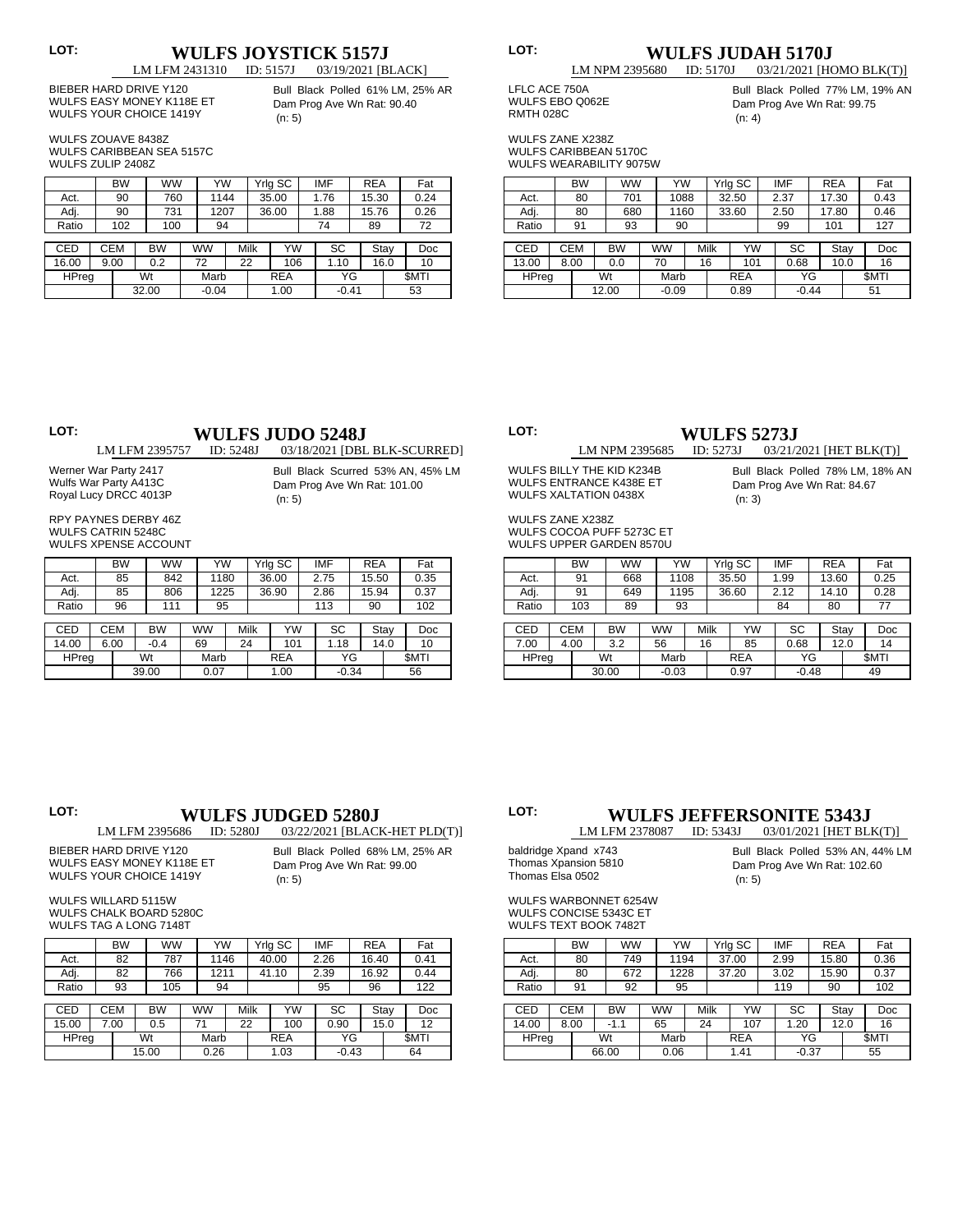# **LOT: LM NXM 2395492 ID: 6807J D203/03/03/03/03/04**

### 03/08/2021 [BLACK]

 TMCK ALFALFA 35X MAGS ESCAPADE ET MAGS XTRA REST

Bull Black Polled 71% LM, 26% AN Dam Prog Ave Wn Rat: 99.00 (n: 3)

 WULFS X FACTOR 7523X J BAR J DAY AT THE BEACH 607D LIMOLYN XILDA

|       |      | <b>BW</b>  |    | <b>WW</b> | YW      |    |      | Yrlg SC    | <b>IMF</b> | <b>REA</b> |      | Fat         |
|-------|------|------------|----|-----------|---------|----|------|------------|------------|------------|------|-------------|
| Act.  |      | 83         |    | 727       | 1094    |    |      | 31.00      | 1.93       | 19.50      |      | 0.37        |
| Adj.  |      | 83         |    | 675       | 1134    |    |      | 31.50      | 1.99       | 19.74      |      | 0.38        |
| Ratio |      | 94         |    | 93        | 88      |    |      |            | 79         | 112        |      | 105         |
|       |      |            |    |           |         |    |      |            |            |            |      |             |
| CED   |      | <b>CEM</b> |    | BW        | ww      |    | Milk | YW         | SC         |            | Stay | Doc         |
| 13.00 | 9.00 |            |    | 2.3       | 59      | 22 |      | 88         | 0.60       |            | 11.0 | 14          |
| HPreg |      |            | Wt |           | Marb    |    |      | <b>REA</b> | ΥG         |            |      | <b>SMTI</b> |
|       |      |            |    | 11.00     | $-0.12$ |    |      | 1.05       | $-0.38$    |            |      | 46          |

## **LOT: WULFS JAZZMATAZZ 7011J** LM LFM 2378089 ID: 7011J 03/10/2021 [DBL BLK]

 RUNL STETSON 850S

WULFS EQUITY 5661E

Bull Black Polled 53% LM, 44% AN Dam Prog Ave Wn Rat: 101.50 (n: 2)

 WULFS CACTUS JACK U225C ET WULFS EARLEEN 7011E

 WULFS CROISSANT 5661C

 SandPoint Everelda 9869

|              | <b>BW</b>  |    | <b>WW</b> | YW        |    |      | Yrlg SC    | <b>IMF</b> | <b>REA</b> |      | Fat         |
|--------------|------------|----|-----------|-----------|----|------|------------|------------|------------|------|-------------|
| Act.         | 86         |    | 706       | 1020      |    |      | 36.00      | 2.53       | 17.20      |      | 0.27        |
| Adj.         | 88         |    | 672       | 1064      |    |      | 36.60      | 2.60       | 17.48      |      | 0.28        |
| Ratio        | 100        |    | 92        | 82        |    |      |            | 103        | 99         |      | 77          |
|              |            |    |           |           |    |      |            |            |            |      |             |
| CED          | <b>CEM</b> |    | <b>BW</b> | <b>WW</b> |    | Milk | YW         | SC         |            | Stay | Doc         |
| 10.00        | 7.00       |    | $-0.4$    | 57        | 22 |      | 85         | 0.84       |            | 11.0 | 13          |
| <b>HPreg</b> |            | Wt |           | Marb      |    |      | <b>REA</b> | ΥG         |            |      | <b>SMTI</b> |
|              |            |    | 20.00     | 0.35      |    |      | 1.07       | $-0.51$    |            |      | 64          |

# **LOT: WULFS JULEP 7021J**<br> **LM NPM 2395704 ID:** 7021J 03/21/2021 [HOMO BI

03/21/2021 [HOMO BLK(T)-HOMO PLD(T)]

 LFLC ACE 750A WULFS EBO Q062E RMTH 028C

Bull Black Polled 78% LM, 18% AN Dam Prog Ave Wn Rat: 96.50 (n: 2)

 WULFS WILLARD 5115W WULFS EASLEY 7021E WULFS BANANA SLUG 4078B

|            | <b>BW</b> | <b>WW</b> | YW        |    |      | Yrlg SC    | <b>IMF</b> | <b>REA</b> |      | Fat         |
|------------|-----------|-----------|-----------|----|------|------------|------------|------------|------|-------------|
| Act.       | 91        | 734       | 1166      |    |      | 35.00      | 1.70       | 18.80      |      | 0.26        |
| Adj.       | 93        | 728       | 1264      |    |      | 36.10      | 1.82       | 19.30      |      | 0.29        |
| Ratio      | 105       | 100       | 98        |    |      |            | 72         | 109        |      | 80          |
|            |           |           |           |    |      |            |            |            |      |             |
| <b>CED</b> | CEM       | <b>BW</b> | <b>WW</b> |    | Milk | YW         | SC         |            | Stay | Doc         |
| 12.00      | 7.00      | 0.5       | 73        | 18 |      | 108        | 0.65       |            | 12.0 | 13          |
| HPreg      |           | Wt        | Marb      |    |      | <b>REA</b> | ΥG         |            |      | <b>SMTI</b> |
|            |           | 6.00      | $-0.19$   |    |      | 1.25       | $-0.69$    |            |      | 50          |

## **LOT: WULFS JUGHEAD 7046J**<br> **LM LFM 2395773 ID: 7046J** 03/19/2021

LM LFM 2395773 Werner War Party 2417 Wulfs War Party A602D Royal Persephone DRCC 0062X

Bull Black Polled 56% AN, 42% LM Dam Prog Ave Wn Rat: 101.67 (n: 3)

 WULFS CACTUS JACK U225C ET WULFS ERLEE 7046E WILLES ALOHA 3103A

|              | <b>BW</b>               | <b>WW</b> |    | YW   |      | Yrig SC    | <b>IMF</b> | <b>REA</b> |      | Fat         |
|--------------|-------------------------|-----------|----|------|------|------------|------------|------------|------|-------------|
| Act.         | 94                      | 747       |    | 1206 |      | 36.00      | 2.48       | 19.00      |      | 0.33        |
| Adj.         | 96                      | 735       |    | 1304 |      | 37.00      | 2.60       | 19.46      |      | 0.35        |
| Ratio        | 109                     | 101       |    | 101  |      |            | 103        | 110        |      | 97          |
|              |                         |           |    |      |      |            |            |            |      |             |
| <b>CED</b>   | <b>CEM</b><br><b>BW</b> |           | WW |      | Milk | YW         | SC         |            | Stay | Doc         |
| 7.00         | 2.6<br>6.00             |           | 74 |      | 21   | 116        | 1.02       |            | 14.0 | 12          |
| <b>HPreg</b> |                         | Wt        |    | Marb |      | <b>REA</b> | ΥG         |            |      | <b>SMTI</b> |
|              |                         | 30.00     |    | 0.32 |      | 0.94       | $-0.29$    |            |      | 66          |

### **LOT: WULFS JUMARI 7115J**<br>LM LFM 2395712 **ID:** 7115J 03/25/2021 [HOMO BLE 03/25/2021 [HOMO BLK(T)-HOMO PLD(T)]

Bull Black Polled 55% AN, 43% LM

 Werner War Party 2417 Wulfs War Party A413C Royal Lucy DRCC 4013P

Dam Prog Ave Wn Rat: 105.00 (n: 2)

Werner War Party 2417<br>Wulfs War Party A602D Wulfs War Party A602D

Bull Black Polled 59% AN, 39% LM Dam Prog Ave Wn Rat: 94.33 (n: 3)

03/21/2021 [DBL PLD]

 VL APOLLO 324A WULFS ENIGMATIC 7115E

 WULFS BAREFOOTED 4027B

|            |  | <b>BW</b>  | ww        |           | YW      |    |      | Yrig SC    |  | IMF     | <b>REA</b> |      | Fat         |
|------------|--|------------|-----------|-----------|---------|----|------|------------|--|---------|------------|------|-------------|
| Act.       |  | 91         | 774       |           | 1252    |    |      | 36.00      |  | 1.98    | 16.90      |      | 0.30        |
| Adj.       |  | 93         | 779       |           | 1372    |    |      | 37.30      |  | 2.12    | 17.48      |      | 0.33        |
| Ratio      |  | 105        | 107       |           | 106     |    |      |            |  | 84      | 99         |      | 91          |
|            |  |            |           |           |         |    |      |            |  |         |            |      |             |
| <b>CED</b> |  | <b>CEM</b> | <b>BW</b> | <b>WW</b> |         |    | Milk | YW         |  | SC      | Stay       |      | Doc         |
| 11.00      |  | 5.00       | 2.1       |           | 77      | 22 |      | 116        |  | 1.32    |            | 14.0 | 15          |
| HPreg      |  |            | Wt        |           | Marb    |    |      | <b>REA</b> |  | ΥG      |            |      | <b>SMTI</b> |
|            |  |            | 50.00     |           | $-0.01$ |    |      | 1.24       |  | $-0.38$ |            |      | 56          |

| Wulfs War Party A602D       |
|-----------------------------|
| Royal Persephone DRCC 0062X |
| WIJI ES YOSEMITE F912Y      |

WULFS EMERALD 7289E WULFS CHANTEL 5287C

|              |             | <b>BW</b>               | <b>WW</b> |  | YW        |  |      | Yrlg SC    | <b>IMF</b> | <b>REA</b> |      | Fat         |
|--------------|-------------|-------------------------|-----------|--|-----------|--|------|------------|------------|------------|------|-------------|
| Act.         |             | 92                      | 738       |  | 1144      |  |      | 37.50      | 2.21       | 17.00      |      | 0.36        |
| Adj.         |             | 94                      | 733       |  | 1236      |  |      | 38.60      | 2.33       | 17.50      |      | 0.39        |
| Ratio        |             | 107                     | 101       |  | 96        |  |      |            | 92         | 99         |      | 108         |
|              |             |                         |           |  |           |  |      |            |            |            |      |             |
| CED          |             | <b>CEM</b><br><b>BW</b> |           |  | <b>WW</b> |  | Milk | YW         | SC         |            | Stay | Doc         |
| 12.00        | 9.00<br>0.3 |                         |           |  | 62        |  | 22   | 97         | 1.27       |            | 16.0 | 14          |
| <b>HPreg</b> |             |                         | Wt        |  | Marb      |  |      | <b>REA</b> | ΥG         |            |      | <b>SMTI</b> |
|              |             |                         | 28.00     |  | 0.18      |  |      | 0.96       | $-0.30$    |            |      | 57          |

**LOT: WULFS JUMP N JACK 7289J**<br>
LM LFM 2395774 **ID:** 7289J 03/21/2021 [DBL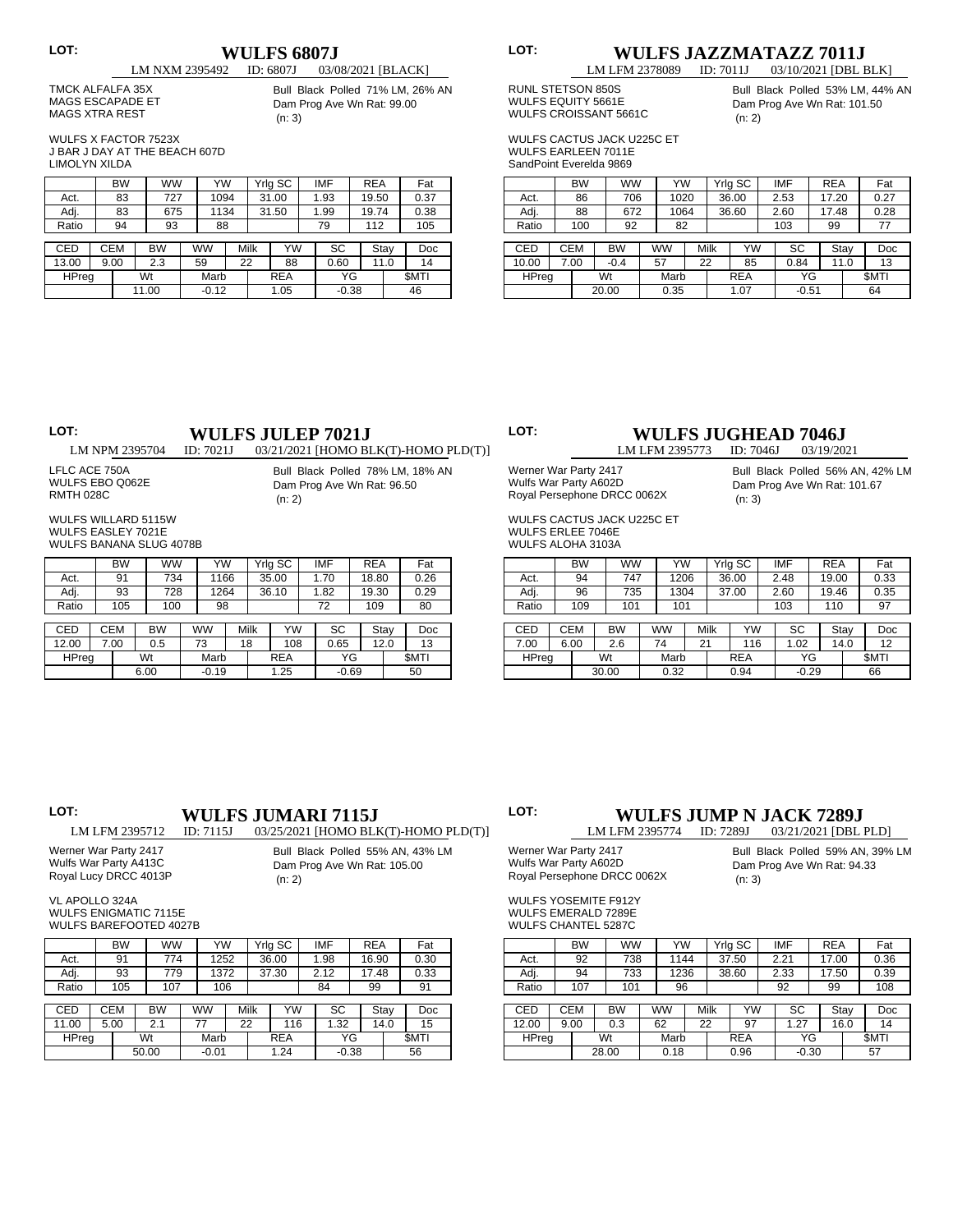# **LOT: WULFS JAZZY 7472J**<br>
LM LFM 2378096 **ID:** 7472J 03/01/2021 [HET BLI

 baldridge Xpand x743 Thomas Xpansion 5810 Thomas Elsa 0502

03/01/2021 [HET BLK(T)-HOMO PLD(T)] Bull Black Polled 59% AN, 39% LM Dam Prog Ave Wn Rat: 97.00 (n: 3)

 WULFS ADVANTAGEOUS X674A WULFS EVERLYN 7472E MISS WULFETTE 2233Z

|            |  | <b>BW</b><br><b>WW</b> |    | YW        |           |    | Yrlg SC | <b>IMF</b> | <b>REA</b> |       | Fat  |             |
|------------|--|------------------------|----|-----------|-----------|----|---------|------------|------------|-------|------|-------------|
| Act.       |  | 90                     |    | 826       | 1308      |    |         | 34.50      | 2.39       | 17.90 |      | 0.43        |
| Adj.       |  | 92                     |    | 760       | 1362      |    |         | 34.70      | 2.42       | 18.00 |      | 0.44        |
| Ratio      |  | 104                    |    | 104       | 106       |    |         |            | 96         | 102   |      | 122         |
|            |  |                        |    |           |           |    |         |            |            |       |      |             |
| <b>CED</b> |  | <b>CEM</b>             |    | <b>BW</b> | <b>WW</b> |    | Milk    | YW         | SC         |       | Stay | Doc         |
| 13.00      |  | 6.00                   |    | $-1.0$    | 65        | 24 |         | 108        | 1.02       |       | 13.0 | 16          |
| HPreg      |  |                        | Wt |           | Marb      |    |         | <b>REA</b> | ΥG         |       |      | <b>SMTI</b> |
|            |  |                        |    | 64.00     | 0.20      |    |         | 1.24       | $-0.24$    |       |      | 59          |

# **LOT: WULFS JUNGLED 7490J**<br>
LM LFM 2395734 **ID:** 7490J 03/25/2021 [BLACK-

 LFLC ACE 750A

## 03/25/2021 [BLACK-HOMO PLD(T)] Bull Black Polled 55% LM, 26% AR

Dam Prog Ave Wn Rat: 114.50 (n: 2)

 Bieber Rollin Deep Y118 WULFS EMPORIA 7490E ET JYF530X

|              | <b>BW</b>  |       | <b>WW</b> |    | YW        |            | Yrlg SC | <b>IMF</b> | <b>REA</b> |             | Fat  |
|--------------|------------|-------|-----------|----|-----------|------------|---------|------------|------------|-------------|------|
| Act.         | 94         |       | 856       |    | 1302      |            | 33.00   | 1.67       | 16.90      |             | 0.46 |
| Adj.         | 96         |       | 860       |    | 1413      |            | 34.30   | 1.81       | 17.48      |             | 0.49 |
| Ratio        | 109        |       | 118       |    | 109       |            |         | 72         | 99         |             | 136  |
|              |            |       |           |    |           |            |         |            |            |             |      |
| <b>CED</b>   | <b>CEM</b> |       | <b>BW</b> |    | <b>WW</b> | Milk       | YW      | SC         |            | Stay        | Doc  |
| 10.00        | 7.00       |       | 2.0       | 78 |           | 23         | 120     | 1.25       |            | 15.0        | 15   |
| <b>HPreg</b> | Wt         |       | Marb      |    |           | <b>REA</b> | ΥG      |            |            | <b>SMTI</b> |      |
|              |            | 26.00 |           |    | $-0.13$   |            | 0.98    | $-0.38$    |            |             | 51   |

# **LOT: WULFS JOBSTOWN 7606J**<br>LM LFM 2395505 **ID:** 7606J 03/03/2021 [BLACK-H

03/03/2021 [BLACK-HOMO PLD(T)]

 K C F Bennett Absolute Wulfs Absolute A955D Royal Pride DRCC 9055W

Bull Black Polled 52% AN, 25% AR Dam Prog Ave Wn Rat: 98.00 (n: 1)

 Bieber Gladiator C386 WULFS ENGELBERTINA 7606E WILLES WISHELL THINKING

|            |             | <b>BW</b>               |        | <b>WW</b> |           | YW   |    |            | Yrlg SC | <b>IMF</b> | <b>REA</b> |             | Fat  |
|------------|-------------|-------------------------|--------|-----------|-----------|------|----|------------|---------|------------|------------|-------------|------|
| Act.       |             | 71                      |        | 767       |           | 1256 |    |            | 37.00   | 2.91       | 16.60      |             | 0.43 |
| Adj.       |             | 74                      |        | 715       |           | 1326 |    |            | 37.30   | 2.94       | 16.74      |             | 0.44 |
| Ratio      |             | 84                      |        | 98        |           | 103  |    |            |         | 117        | 95         |             | 122  |
|            |             |                         |        |           |           |      |    |            |         |            |            |             |      |
| <b>CED</b> |             | <b>CEM</b><br><b>BW</b> |        |           | <b>WW</b> |      |    | Milk       | YW      | SC         |            | Stay        | Doc  |
| 11.00      |             | 8.00                    | $-2.3$ |           | 74        |      | 22 |            | 120     | 1.75       |            | 15.0        | 16   |
|            | HPreg<br>Wt |                         |        | Marb      |           |      |    | <b>REA</b> | ΥG      |            |            | <b>SMTI</b> |      |
|            |             |                         | 41.00  |           |           | 0.71 |    |            | 0.39    | 0.01       |            |             | 78   |

# **LOT: WULFS JUNKET 7848J**<br>
LM LFM 2395736 **ID:** 7848J 03/19/2021 [HO

 LFLC ACE 750A WULFS EBO Q062E

03/19/2021 [HOMO PLD(T)] Bull Black Polled 63% LM, 34% AN Dam Prog Ave Wn Rat: 102.00 (n: 3)

 SSTO BEST BET 456B ET CELL ECHO 7048E MAGS BRIGHT SOPHIE

 RMTH 028C

|       |            | <b>BW</b>   | ww    |           | YW      |  |             | Yrlg SC    | IMF     | <b>REA</b> |      | Fat         |
|-------|------------|-------------|-------|-----------|---------|--|-------------|------------|---------|------------|------|-------------|
| Act.  |            | 83          | 808   |           | 1190    |  |             | 34.00      | 1.73    | 14.40      |      | 0.33        |
| Adj.  |            | 85          | 793   | 1267      |         |  |             | 35.00      | 1.84    | 14.86      |      | 0.35        |
| Ratio |            | 96          | 109   |           | 98      |  |             |            | 73      | 84         |      | 97          |
|       |            |             |       |           |         |  |             |            |         |            |      |             |
| CED   | <b>CEM</b> | <b>BW</b>   |       | <b>WW</b> |         |  | <b>Milk</b> | YW         | SC      |            | Stay | Doc         |
| 14.00 |            | 9.00<br>1.4 |       |           | 76      |  | 20          | 123        | 0.98    |            | 13.0 | 15          |
| HPreg |            |             | Wt    |           | Marb    |  |             | <b>REA</b> | ΥG      |            |      | <b>SMTI</b> |
|       |            |             | 45.00 |           | $-0.02$ |  |             | 0.86       | $-0.28$ |            |      | 54          |

# **LOT: WULFS 8041J**<br>**LM NXM 2431853 ID:** 8041J **04/03/2021**

04/03/2021 [BLACK-HOMO PLD(T)]

 SYES BACKSTAGE 466B WULFS DEL MONTICO 4462D WULFS BLACK SATIN 4462B Bull Black Polled 73% LM, 24% AN Dam Prog Ave Wn Rat: 94.00 (n: 2)

 HUNT CREDENTIALS 37C ET WULFS FARICA 8041F

 WULFS CLOVER 5106C ET

|            | <b>BW</b>  | <b>WW</b> | YW        |    |      | Yrlg SC    |  | <b>IMF</b> | <b>REA</b> |      | Fat         |
|------------|------------|-----------|-----------|----|------|------------|--|------------|------------|------|-------------|
| Act.       | 85         | 656       | 1110      |    |      | 34.50      |  | 1.83       | 16.10      |      | 0.24        |
| Adj.       | 88         | 702       | 1269      |    |      | 36.60      |  | 2.02       | 16.86      |      | 0.28        |
| Ratio      | 100        | 96        | 98        |    |      |            |  | 80         | 95         |      | 77          |
|            |            |           |           |    |      |            |  |            |            |      |             |
| <b>CED</b> | <b>CEM</b> | <b>BW</b> | <b>WW</b> |    | Milk | YW         |  | SC         |            | Stay | Doc         |
| 12.00      | 5.00       | $-0.1$    | 65        | 25 |      | 98         |  | 0.60       |            | 15.0 | 13          |
| HPreg      |            | Wt        | Marb      |    |      | <b>REA</b> |  | ΥG         |            |      | <b>SMTI</b> |
|            |            | 20.00     | 0.06      |    |      | 0.78       |  | $-0.35$    |            |      | 54          |

### **LOT: WULFS JILLIONS 8257J**<br>LM LFM 2378204 **ID:** 8257J 03/26/2021 [BLACK-03/26/2021 [BLACK-HOMO PLD(T)]

 WULFS SIRLOIN 3172S WULFS XCELLSIOR X252X

Bull Black Polled 67% LM, 30% AN Dam Prog Ave Wn Rat: 106.50 (n: 2)

 WULFS COMPLIANT K687C ET Wulfs Fettuccini 8257F

 WULFS MISSIVE 2258M

 Royal Queen Mother DRCC0020X

|              |            | <b>BW</b> |           | ww        |      | YW   |    | Yrig SC    | IMF     | <b>REA</b> |      | Fat         |
|--------------|------------|-----------|-----------|-----------|------|------|----|------------|---------|------------|------|-------------|
| Act.         |            | 85        | 684       |           | 1104 |      |    | 30.00      | 2.33    |            |      | 0.27        |
| Adj.         |            | 89        | 709       |           | 1234 |      |    | 31.80      | 2.48    |            |      | 0.30        |
| Ratio        |            | 101       | 97        |           | 96   |      |    |            | 98      |            |      | 83          |
|              |            |           |           |           |      |      |    |            |         |            |      |             |
| CED          | <b>CEM</b> |           | <b>BW</b> | <b>WW</b> |      | Milk |    | YW         | SC      |            | Stay | Doc         |
| 12.00        | 4.00       |           | $-0.3$    |           | 67   |      | 24 | 101        | 0.47    |            | 12.0 | 12          |
| <b>HPreg</b> |            |           | Wt        |           | Marb |      |    | <b>REA</b> | ΥG      |            |      | <b>SMTI</b> |
|              |            |           | $-3.00$   |           | 0.27 |      |    | 0.93       | $-0.56$ |            |      | 64          |

| LOT: |       |
|------|-------|
|      | LM LF |

WULFS EBO Q062E RMTH 028C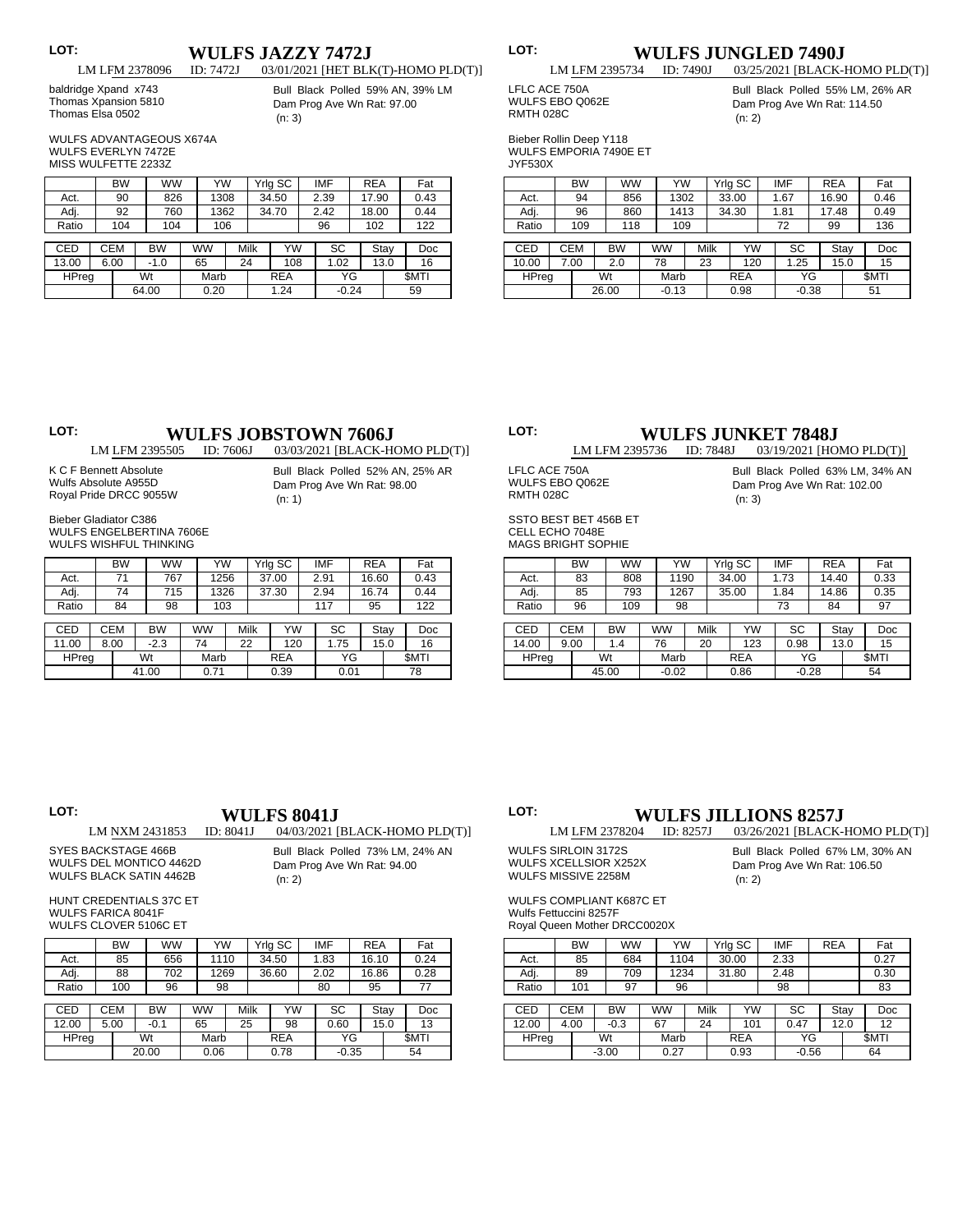# **LOT: WULFS JUPITER 8307J**<br>LM LFM 2395740 **ID:** 8307J 03/19/2021 [HET BLK(

 Byergo Titus 6340 J BAR J FLINTROCK 899F ET JONK POLL UNIQUE 70U 03/19/2021 [HET BLK(T)-HOMO PLD(T)] Bull Black Polled 61% LM, 36% AN Dam Prog Ave Wn Rat: 103.00 (n: 1)

 WULFS BILL OF RIGHTS J114 WULFS FLESH 8307F

 WULFS CONIFEROUS 5357C ET

|              |  | <b>BW</b>  | <b>WW</b> | YW        |    |      | Yrlg SC    | <b>IMF</b> | <b>REA</b> |      | Fat         |
|--------------|--|------------|-----------|-----------|----|------|------------|------------|------------|------|-------------|
| Act.         |  | 78         | 747       | 1192      |    |      | 37.00      | 3.40       | 16.90      |      | 0.39        |
| Adj.         |  | 82         | 750       | 1306      |    |      | 38.40      | 3.52       | 17.36      |      | 0.41        |
| Ratio        |  | 93         | 103       | 101       |    |      |            | 139        | 98         |      | 113         |
|              |  |            |           |           |    |      |            |            |            |      |             |
| <b>CED</b>   |  | <b>CEM</b> | <b>BW</b> | <b>WW</b> |    | Milk | YW         | SC         |            | Stay | Doc         |
| 12.00        |  | 7.00       | $-0.7$    | 84        | 21 |      | 131        |            |            | 10.0 | 18          |
| <b>HPreg</b> |  |            | Wt        | Marb      |    |      | <b>REA</b> | ΥG         |            |      | <b>SMTI</b> |
|              |  |            | 50.00     | 0.12      |    |      | 1.19       | $-0.31$    |            |      | 62          |

| ×<br>v |  |
|--------|--|
|        |  |

**LM LFM 2395775 ID: 8332J** 03/27/2021 [HE 03/27/2021 [HET BLK(T)-HOMO PLD(T)]

### Werner War Party 2417 Wulfs War Party A602D Royal Persephone DRCC 0062X

Bull Black Polled 59% AN, 39% LM Dam Prog Ave Wn Rat: 92.00 (n: 1)

 WULFS COOLEY 3710C Wulfe

| vvuits Fiesta 833∠F        |  |
|----------------------------|--|
| <b>WULFS YETTENA 1414Y</b> |  |

|              |            | <b>BW</b> |       | <b>WW</b> |      | YW        |      | Yrlg SC    |  | <b>IMF</b> | <b>REA</b> |      | Fat         |
|--------------|------------|-----------|-------|-----------|------|-----------|------|------------|--|------------|------------|------|-------------|
| Act.         |            | 74        |       | 642       |      | 1046      |      | 34.00      |  | 1.98       | 16.70      |      | 0.22        |
| Adj.         |            | 78        |       | 670       |      | 1175      |      | 35.80      |  | 2.13       | 17.32      |      | 0.25        |
| Ratio        |            | 88        |       | 92        |      | 91        |      |            |  | 84         | 98         |      | 69          |
|              |            |           |       |           |      |           |      |            |  |            |            |      |             |
| <b>CED</b>   | <b>CEM</b> |           |       | <b>BW</b> |      | <b>WW</b> | Milk | YW         |  | SC         | Stay       |      | Doc         |
| 18.00        | 11.00      |           |       | $-2.1$    |      | 56        | 24   | 86         |  | 1.23       |            | 13.0 | 14          |
| <b>HPreg</b> |            |           | Wt    |           |      | Marb      |      | <b>REA</b> |  | ΥG         |            |      | <b>SMTI</b> |
|              |            |           | 18.00 |           | 0.35 |           |      | 0.74       |  | $-0.24$    |            |      | 61          |

# **LOT: LM LFM 2378108 ID: 8489J** 03/23/202

(n: 2)

03/23/2021 [RED-HET PLD(T)]

Bull Red Polled 67% LM, 25% AR Dam Prog Ave Wn Rat: 93.50

 WULFS TITUS 2149T WULFS XTRACTOR X233X WULFS MYRLENE 2332M

 Bieber Gladiator C386 WULFS FONTANNE 8489F WILLES ZESHULIA 26317

|              | <b>BW</b>  | <b>WW</b> |         | YW        |    |      | Yrig SC    |      | IMF     | <b>REA</b> |      | Fat         |
|--------------|------------|-----------|---------|-----------|----|------|------------|------|---------|------------|------|-------------|
| Act.         | 97         | 635       |         | 1084      |    |      | 33.00      |      | 2.10    | 15.40      |      | 0.13        |
| Adj.         | 101        | 655       |         | 1212      |    |      | 34.60      | 2.23 |         | 15.94      |      | 0.16        |
| Ratio        | 114        | 90        |         | 94        |    |      |            |      | 88      | 90         |      | 44          |
|              |            |           |         |           |    |      |            |      |         |            |      |             |
| <b>CED</b>   | <b>CEM</b> | <b>BW</b> |         | <b>WW</b> |    | Milk | YW         |      | SC      |            | Stay | Doc         |
| 8.00         | 4.00       | 2.4       |         | 73        | 18 |      | 112        |      | 1.20    |            | 12.0 | 16          |
| <b>HPreg</b> |            | Wt        |         | Marb      |    |      | <b>REA</b> |      | ΥG      |            |      | <b>SMTI</b> |
|              |            | 33.00     | $-0.02$ |           |    | 0.86 |            |      | $-0.44$ |            |      | 54          |

# **LOT: WULFS JAY-Z 9000J**<br> **LM LFM 2376979 ID: 9000J** 02/14/2021 [HET B

 BIEBER HARD DRIVE Y120 WULFS ELDRICH K688E ET WULFS SOLOIST 6284S

02/14/2021 [HET BLK(T)-HET PLD(T)] Bull Black Polled 61% LM, 27% AR Dam Prog Ave Wn Rat: 99.00 (n: 1)

 HUNT ATOMIC 17A WULFS GABARDINE 9000G ET WULFS WORTH IT ALL 9108W

|              |            | <b>BW</b> | ww        | YW        |      | Yrlg SC    |  | <b>IMF</b> | <b>REA</b> |      | Fat         |
|--------------|------------|-----------|-----------|-----------|------|------------|--|------------|------------|------|-------------|
| Act.         |            | 63        | 728       | 1226      |      | 38.00      |  | 3.52       | 16.30      |      | 0.39        |
| Adj.         |            | 69        | 729       | 1250      |      | 38.10      |  | 3.47       | 16.10      |      | 0.38        |
| Ratio        |            | 79        | 99        | 95        |      |            |  | 135        | 91         |      | 104         |
|              |            |           |           |           |      |            |  |            |            |      |             |
| CED          | <b>CEM</b> |           | <b>BW</b> | <b>WW</b> | Milk | YW         |  | SC         |            | Stay | Doc         |
| 22.00        | 11.00      |           | -4.5      | 56        | 26   | 83         |  | 0.47       |            | 20.0 | 16          |
| <b>HPreg</b> |            |           | Wt        | Marb      |      | <b>REA</b> |  |            | ΥG         |      | <b>SMTI</b> |
|              |            |           | 27.00     | 0.32      |      | 0.95       |  | $-0.43$    |            |      | 62          |

| LOT:                        |                                                  | WULFS 9010.I |                                                                 |
|-----------------------------|--------------------------------------------------|--------------|-----------------------------------------------------------------|
|                             | LM LFM 2395745                                   | ID: 9010J    | 03/22/2021                                                      |
| <b>WULFS EXERCISE F556E</b> | <b>WULFS SIRLOIN 3172S</b><br>DMWC SUSIE Q 556C  | (n: 1)       | Bull Black Polled 53% LM, 45% AN<br>Dam Prog Ave Wn Rat: 100.00 |
|                             | LFLC DENVER 857D<br><b>WULFS GABRIELLA 9010G</b> |              |                                                                 |

WULF JVC Miss Blackcap V9127

|            | <b>BW</b>  | <b>WW</b> |  | YW        |    |      | Yrig SC    | IMF     | <b>REA</b> |      | Fat         |
|------------|------------|-----------|--|-----------|----|------|------------|---------|------------|------|-------------|
| Act.       | 78         | 696       |  | 1142      |    |      | 38.00      | 3.86    | 16.10      |      | 0.40        |
| Adj.       | 84         | 726       |  | 1283      |    |      | 39.70      | 3.99    | 16.62      |      | 0.43        |
| Ratio      | 95         | 100       |  | 99        |    |      |            | 158     | 94         |      | 119         |
|            |            |           |  |           |    |      |            |         |            |      |             |
| <b>CED</b> | <b>CEM</b> | <b>BW</b> |  | <b>WW</b> |    | Milk | YW         | SC      |            | Stay | Doc         |
| 10.00      | 7.00       | 0.2       |  | 64        | 22 |      | 98         | 1.15    |            | 15.0 | 10          |
| HPreg      |            | Wt        |  | Marb      |    |      | <b>REA</b> | ΥG      |            |      | <b>SMTI</b> |
|            |            | 24.00     |  | 0.53      |    | 0.53 |            | $-0.21$ |            |      | 70          |

### **LOT: WULFS 9434J**<br>**LM LFM 2395776 ID: 9434J** 03/29/2021 [HE 03/29/2021 [HET BLK(T)-HOMO PLD(T)]

 RUNL STETSON 850S WULFS FOREST RIVER K318F ET WULFS AS A RULE 3315A

Bull Black Polled 66% LM, 30% AN Dam Prog Ave Wn Rat: 88.00 (n: 1)

 WULFS DEVLIN K684D ET WULFS GLOXINIA 9434G MISS WULFETTE 1334Y

|              |    | <b>BW</b>  | <b>WW</b> | YW   |           |      |            | Yrlg SC |    | <b>IMF</b> | <b>REA</b> |             | Fat  |
|--------------|----|------------|-----------|------|-----------|------|------------|---------|----|------------|------------|-------------|------|
| Act.         |    | 76         | 592       |      |           | 1008 |            | 35.00   |    | 2.98       | 17.00      |             | 0.44 |
| Adj.         |    | 82         | 645       |      |           | 1161 |            | 37.00   |    | 3.15       | 17.66      |             | 0.47 |
| Ratio        |    | 93         | 88        |      | 90        |      |            |         |    | 124        | 100        |             | 130  |
|              |    |            |           |      |           |      |            |         |    |            |            |             |      |
| CED          |    | <b>CEM</b> | <b>BW</b> |      | <b>WW</b> |      | Milk       | YW      |    | SC         |            | Stay        | Doc  |
| 14.00        |    | 7.00       | $-1.9$    |      | 65        |      | 22         | 95      |    | 1.20       |            | 15.0        | 17   |
| <b>HPreg</b> | Wt |            |           | Marb |           |      | <b>REA</b> |         | ΥG |            |            | <b>SMTI</b> |      |
| 35.00        |    |            | 0.12      |      |           | 1.10 |            | $-0.32$ |    |            | 56         |             |      |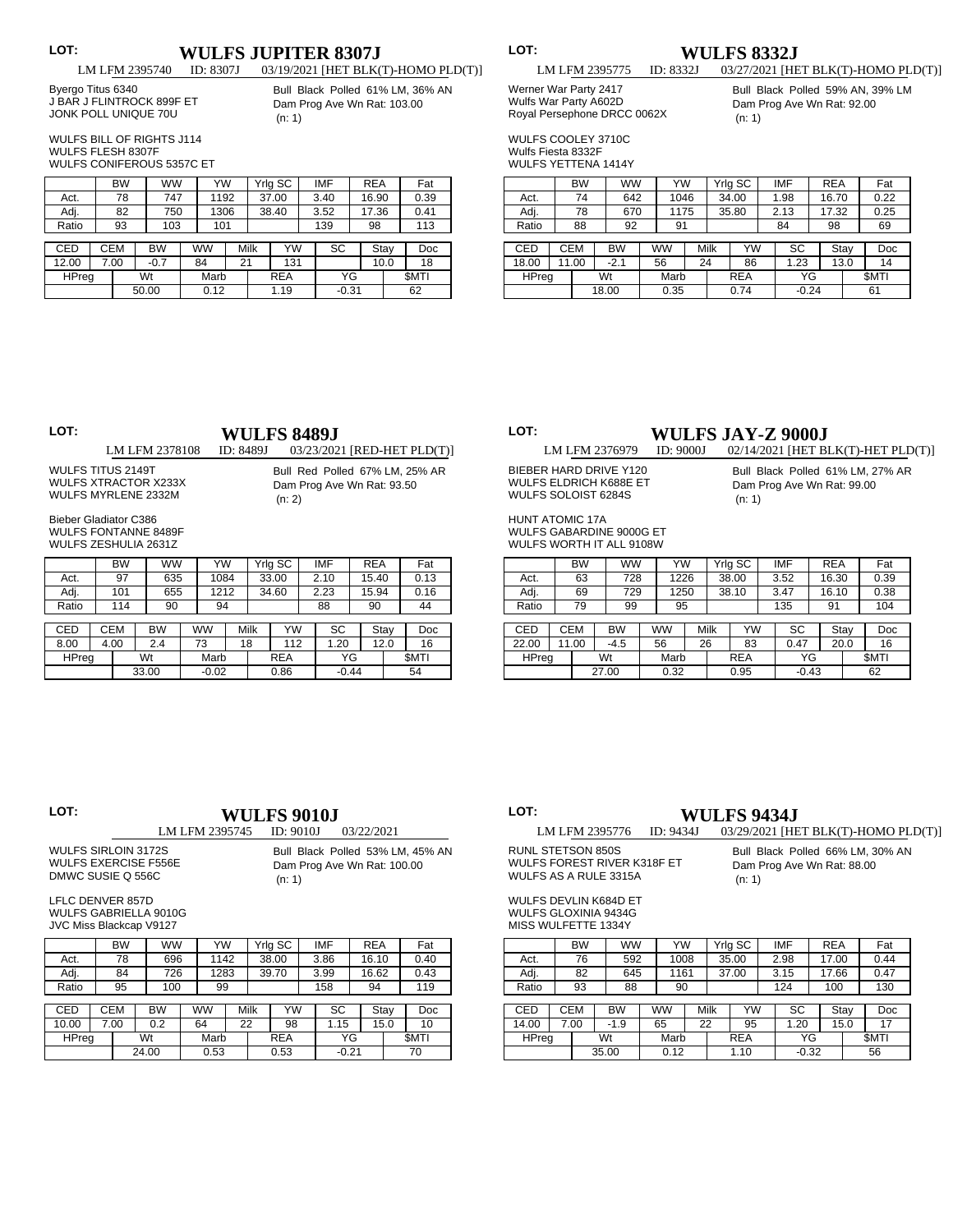## **LOT: WULFS 9549J**<br> **LM NPM 2378129 ID: 9549J** 03/13/2021 [HOI 03/13/2021 [HOMO BLK(T)-HOMO PLD(T)]

 JCL LODESTAR 27L RUNL STETSON 850S RUNL 72L

Bull Black Polled 82% LM, 13% AN Dam Prog Ave Wn Rat: 92.00 (n: 1)

 WULFS DRIVESHAFT 4472D WULFS GRAND DUCHESS 9549G WULFS BESS 4730B

|            | <b>BW</b>  | ww        | YW      |  |      | Yrig SC    |  | IMF  | <b>REA</b> |      | Fat         |
|------------|------------|-----------|---------|--|------|------------|--|------|------------|------|-------------|
| Act.       | 79         | 657       | 1146    |  |      | 32.00      |  | 1.59 | 17.30      |      | 0.26        |
| Adj.       | 86         | 670       | 1281    |  |      | 33.30      |  | 1.68 | 17.64      |      | 0.28        |
| Ratio      | 97         | 92        | 99      |  |      |            |  | 66   | 100        |      | 77          |
|            |            |           |         |  |      |            |  |      |            |      |             |
| <b>CED</b> | <b>CEM</b> | <b>BW</b> | ww      |  | Milk | YW         |  | SC   |            | Stay | Doc         |
| 15.00      | 9.00       | 1.2       | 70      |  | 18   | 105        |  | 0.80 |            | 22.0 | 17          |
| HPreg      |            | Wt        | Marb    |  |      | <b>REA</b> |  | ΥG   |            |      | <b>SMTI</b> |
|            |            | 19.00     | $-0.19$ |  |      | 1.40       |  |      | $-0.69$    |      | 49          |

|        | Ξ |  |  |
|--------|---|--|--|
| v<br>× | ٠ |  |  |
|        |   |  |  |
|        |   |  |  |
|        |   |  |  |

## **T: WULFS JOVON F849J**<br>
LM NPM 2432767 **ID: F849J** 03/12/2021 [HOMO BL

 WULFS ZIPLOCK N922Z LFLC CHECKING ACCOUNT 701C LFLC 701X XTRA GOOD

Bull Black Polled 84% LM, 11% AN Dam Prog Ave Wn Rat: 98.00 (n: 1)

03/12/2021 [HOMO BLK(T)-HOMO PLD(T)]

 RUNL STETSON 850S DMWC FLEDE 849F

|              | <b>BW</b>  |           | <b>WW</b> | YW      |    |      | Yrlg SC    | <b>IMF</b> | <b>REA</b> |      | Fat         |
|--------------|------------|-----------|-----------|---------|----|------|------------|------------|------------|------|-------------|
| Act.         | 87         |           | 632       | 1072    |    |      | 32.50      | 1.85       | 16.80      |      | 0.18        |
| Adj.         | 91         |           | 637       | 1166    |    |      | 33.60      | 1.93       | 17.12      |      | 0.20        |
| Ratio        | 105        |           | 98        | 94      |    |      |            | 86         | 99         |      | 67          |
|              |            |           |           |         |    |      |            |            |            |      |             |
| CED          | <b>CEM</b> | <b>BW</b> |           | ww      |    | Milk | YW         | SC         |            | Stay | Doc         |
| 12.00        | 7.00       | 0.7       |           | 63      | 22 |      | 91         | 0.72       |            | 14.0 | 12          |
| <b>HPreg</b> |            | Wt        |           | Marb    |    |      | <b>REA</b> | ΥG         |            |      | <b>SMTI</b> |
|              |            | 32.00     |           | $-0.39$ |    | 1.61 |            |            | $-0.71$    |      | 40          |

# **LOT: WULFS JASE G260J**<br> **LM LFM 2431986 ID: G260J** 03/29/2021

03/29/2021 [HET BLK(T)]

 WULFS COMPLIANT K687C ET WULFS FETOSCOPE K631F WULFS ACRE 3630A

Bull Black Polled 62% LM, 36% AN Dam Prog Ave Wn Rat: 97.00 (n: 1)

 JCL LODESTAR 27L MAGS WHEEL OF FORTUNE

|            |      | BW         | ww        | YW        |    |      | Yrlg SC    | <b>IMF</b> | <b>REA</b> |      | Fat         |
|------------|------|------------|-----------|-----------|----|------|------------|------------|------------|------|-------------|
| Act.       |      | 104        | 688       | 1056      |    |      | 34.00      | 2.80       | 15.40      |      | 0.28        |
| Adj.       |      | 105        | 744       | 1156      |    |      | 35.80      | 2.96       | 16.06      |      | 0.31        |
| Ratio      |      | 116        | 97        | 95        |    |      |            | 115        | 94         |      | 101         |
|            |      |            |           |           |    |      |            |            |            |      |             |
| <b>CED</b> |      | <b>CEM</b> | <b>BW</b> | <b>WW</b> |    | Milk | YW         | SC         | Stay       |      | Doc         |
| 9.00       | 5.00 |            | 0.9       | 64        | 24 |      | 96         | 0.75       |            | 18.0 | 4           |
| HPreg      |      |            | Wt        | Marb      |    |      | <b>REA</b> | ΥG         |            |      | <b>SMTI</b> |
|            |      |            | 30.00     | 0.11      |    |      | 0.84       | $-0.30$    |            |      | 55          |

### **LOT: WULFS JUAREZ G605J**<br> **LM LFM 2431974 ID: G605J** 03/12/2021 LM LFM 2431974 ID: G605J

 RUNL STETSON 850S WULFS CONVERSION 3970C TMCK LANTERN 070A

 MAGS AVIATOR LFL DEBBY 6052D

|              |       | <b>BW</b> |      | <b>WW</b> |          | YW         | Yrlg SC |         |      | <b>IMF</b> | <b>REA</b> |             | Fat  |  |
|--------------|-------|-----------|------|-----------|----------|------------|---------|---------|------|------------|------------|-------------|------|--|
| Act.         |       | 99        | 792  |           | 1162     |            |         | 33.00   | 2.29 |            | 15.90      |             | 0.26 |  |
| Adj.         |       | 100       | 794  | 1208      |          |            |         | 33.70   |      | 2.37       | 16.22      |             | 0.28 |  |
| Ratio        |       | 111       |      |           |          |            |         |         |      |            |            |             |      |  |
|              |       |           |      |           |          |            |         |         |      |            |            |             |      |  |
| CED          |       | CEM       | BW   | <b>WW</b> |          |            | Milk    | YW      |      | SC         |            | Stay        | Doc  |  |
| 12.00        |       | 8.00      | 2.3  |           | 72<br>22 |            |         | 122     |      | $-0.15$    |            | 15.0        | 15   |  |
| <b>HPreg</b> |       | Wt        | Marb |           |          | <b>REA</b> |         |         | YG   |            |            | <b>SMTI</b> |      |  |
|              | 24.00 |           | 0.47 |           |          | 0.37       |         | $-0.16$ |      |            | 70         |             |      |  |

(n: 0)

# LOT: **WULFS JUGULAR H911J**<br>LM NPM 2400505 **ID: H911J** 01/12/2021 [HOMO BLK

Bull Black Polled 79% LM, 18% AN Dam Prog Ave Wn Rat: 96.50

**LOT: WULFS JACUZZI H914J**<br>
LM NPM 2400507 **D:** H914J 01/13/2021 [HOMO BLK 01/13/2021 [HOMO BLK(T)-HOMO PLD(T)]

 WULFS WILLARD 5115W WULFS COMPLIANT K687C ET

(n: 2)

| HUNT MR JOCK 44J          |
|---------------------------|
| <b>WULFS YANKEE K689Y</b> |
| WULFS SOLOIST 6284S       |
|                           |

Bull Black Polled 89% LM, 7% AN Dam Prog Ave Wn Rat: 99.00 (n: 3)

Bull Black Polled 59% LM, 38% AN Dam Prog Ave Wn Rat: n/a

 WULFS UPPERMOST 6196U WULFS AUXILLARY 3356A WULFS SICILY 6210S

|            |             | <b>BW</b> | <b>WW</b> |         | YW   |      | Yrlg SC    |       |      | IMF     | <b>REA</b> |      | Fat         |
|------------|-------------|-----------|-----------|---------|------|------|------------|-------|------|---------|------------|------|-------------|
| Act.       |             | 90        |           | 834     |      | 1226 |            | 38.00 |      | 1.49    | 18.10      |      | 0.16        |
| Adj.       |             | 90        | 780       |         | 1117 |      | 36.00      |       | 1.28 |         | 17.26      |      | 0.12        |
| Ratio      |             | 103       | 104       |         | 100  |      |            |       |      | 87      | 108        |      | 75          |
|            |             |           |           |         |      |      |            |       |      |         |            |      |             |
| <b>CED</b> | <b>CEM</b>  |           | BW        |         | WW   |      | Milk       | YW    |      | SC      |            | Stay | Doc         |
| 8.00       | 6.00        |           | 2.6       |         | 75   |      | 25         | 108   |      | 0.70    |            | 17.0 | 13          |
|            | HPreg<br>Wt |           |           | Marb    |      |      | <b>REA</b> |       |      |         | YG         |      | <b>SMTI</b> |
|            | 34.00       |           |           | $-0.20$ |      |      | 1.54       |       |      | $-0.68$ |            |      | 50          |

## 01/12/2021 [HOMO BLK(T)-HOMO PLD(T)]

 WULFS SOLOIST 6284S

 WULFS WISDOM 8063W WULFS ARMENIA 3305A WULFS SIGNIFICANCE 6633S

|              |            | <b>BW</b> | <b>WW</b> |         | YW        |      |       | Yrig SC    |      | IMF     | <b>REA</b> |      | Fat         |
|--------------|------------|-----------|-----------|---------|-----------|------|-------|------------|------|---------|------------|------|-------------|
| Act.         |            | 90        | 758       |         |           | 1188 |       | 36.50      |      | 1.42    | 17.30      |      | 0.16        |
| Adj.         |            | 90        |           | 707     |           | 1077 | 34.50 |            |      | 1.21    | 16.44      |      | 0.12        |
| Ratio        |            | 103       | 94        |         | 96        |      |       |            |      | 82      | 103        |      | 75          |
|              |            |           |           |         |           |      |       |            |      |         |            |      |             |
| <b>CED</b>   | <b>CEM</b> |           | <b>BW</b> |         | <b>WW</b> | Milk |       | YW         |      | SC      |            | Stay | Doc         |
| 5.00         | 4.00       |           | 2.0       |         | 65        | 22   | 89    |            | 0.25 |         |            | 15.0 | 17          |
| <b>HPreg</b> |            |           | Wt        |         | Marb      |      |       | <b>REA</b> |      | ΥG      |            |      | <b>SMTI</b> |
|              |            |           | 31.00     | $-0.05$ |           |      |       | 1.19       |      | $-0.48$ |            |      | 51          |